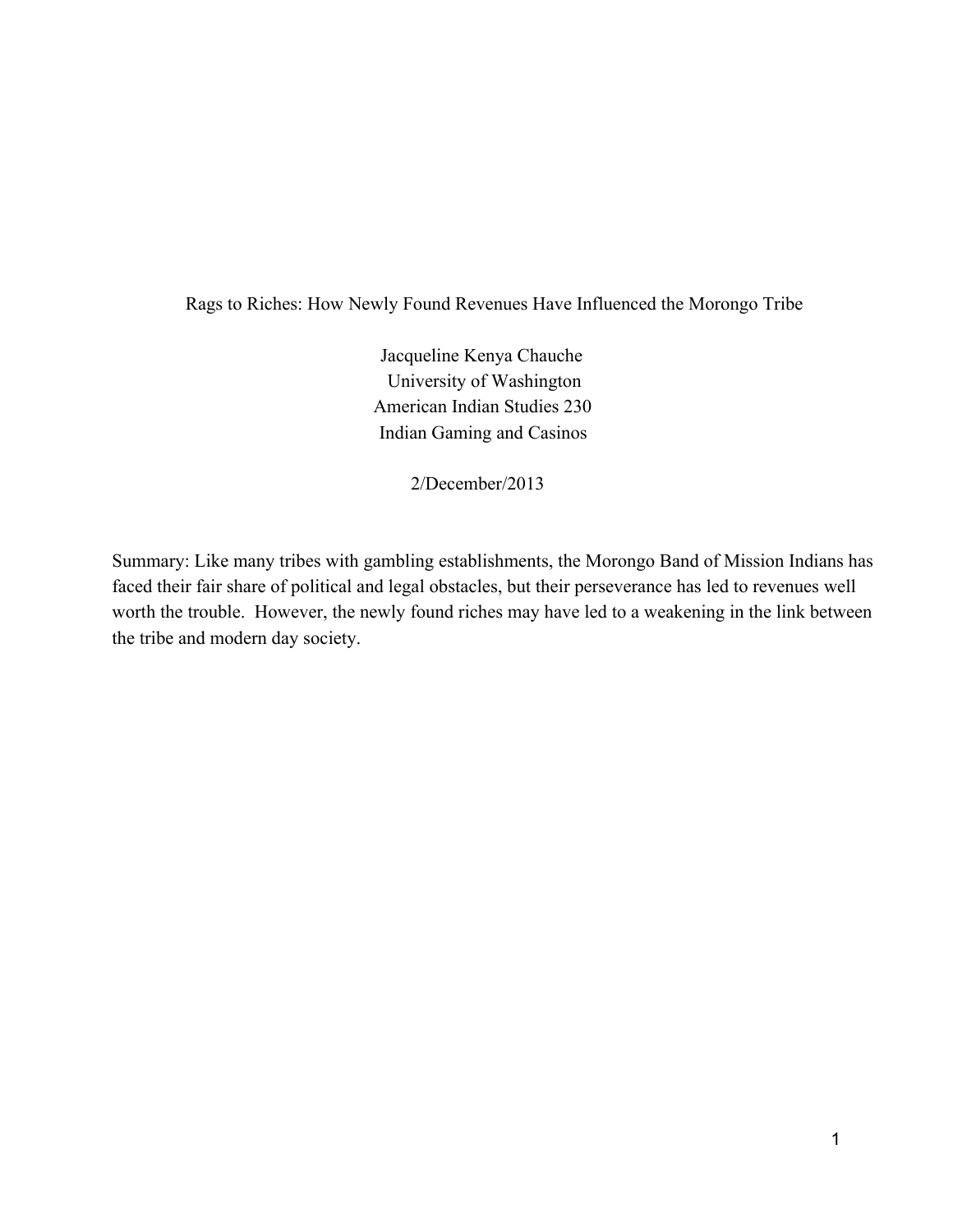## **Background**

No matter where or when, new innovations in business have saved both economies and people who were once in trouble; the cotton gin brought on a booming economy, bringing a whole new wealth to the Southern United States; the assembly line not only made it possible to produce more and therefore make more profit out of the automobile, but also to make this luxury more accessible to the masses, bringing the social classes on more equal ground; Indian gaming and casinos has saved the economies and improved living conditions for tribes all over the United States, the Morongo Band of Mission Indians in Southern California being one of them. However, the casino business, like any change in history, has faced opposition. Legality of gambling was called in to question, sovereignty and jurisdiction was fought over, and court case after court case was fought. The Morongo tribe is no stranger to this. Like many tribes with gambling establishments, the Morongo Band of Mission Indians has faced their fair share of political and legal obstacles, but their perseverance has led to revenues well worth the trouble. However, the newly found riches may have led to a weakening in the link between the tribe and modern day society.

Today the Morongo tribe is located in Banning, California, spanning over 35,000 acres of land of what used to be called the Malki settlement (Chang, Araos, Lopez, 2000, Morongo Tribe). The Malki settlement was originally part of the Wanikik territory, until President Grant set this, along with nine other pieces of land, aside for Native American tribes as part of the actions of Executive Order in 1876 (Our History | The Morongo Band of Mission Indians). Although setting aside this land for the tribe did preserve their culture, it made average, day to day life difficult, due to the fact that the land originally granted to the tribe had no access to water, forcing the tribe members to walk miles every day just to get water, to plant and harvest their crops (Chang, Araos, Lopez, 2000, Morongo Tribe). Over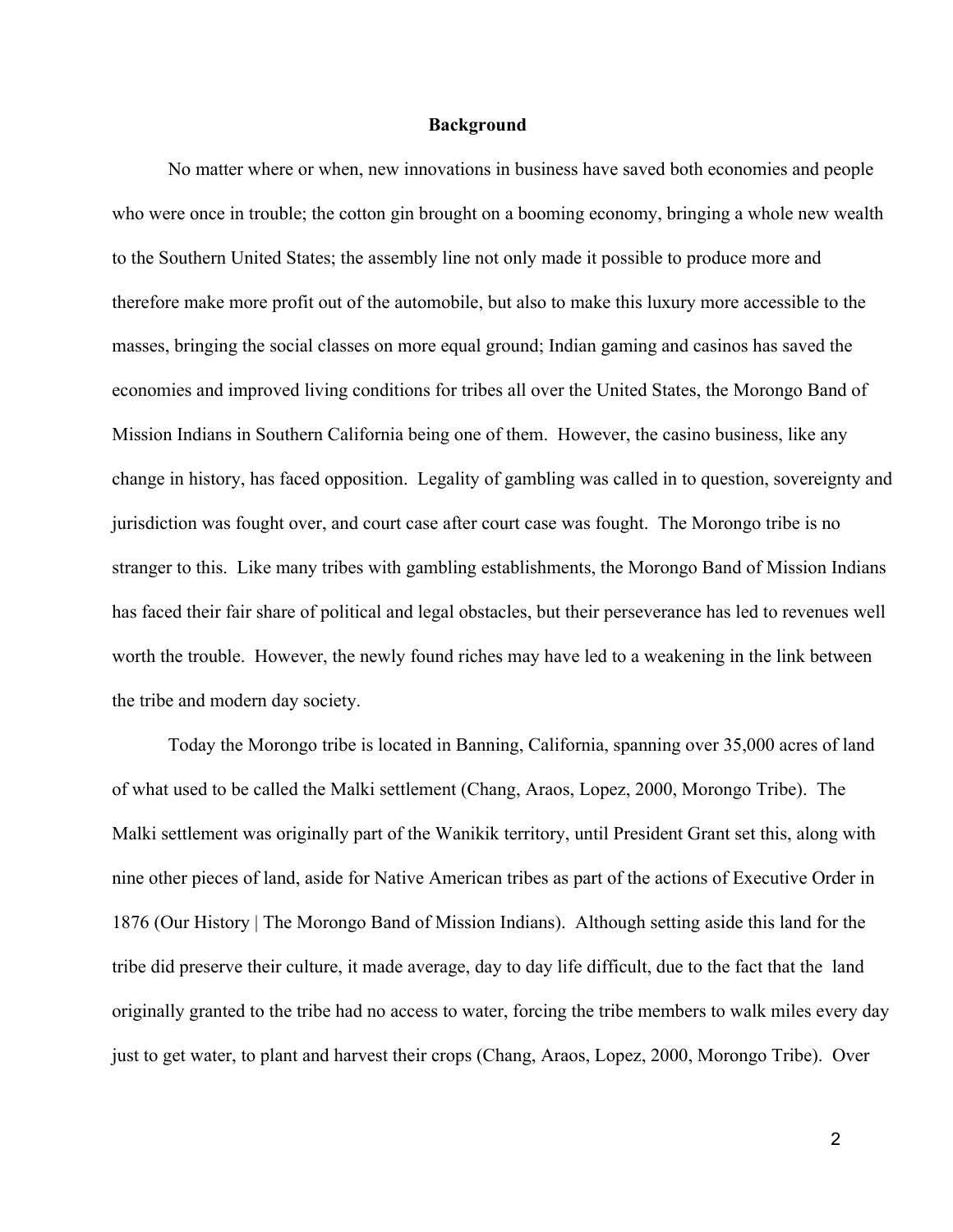time Native Americans from other tribes joined the people of the Malki settlement, the majority of these new settlers were from the Serrano, Cupeno, Cahuilla, and Luiseno tribes (Our History | The Morongo Band of Mission Indians).

The tribe's venture in the casino business started with the opening of a modest bingo hall in 1983 (Our History | The Morongo Band of Mission Indians.). However, even that beginning faced obstacles. Very soon after its opening, the government of Riverside County attempted to get the bingo hall shut down, as it disapproved of the gambling involved in the establishment. The Morongo tribe joined with the Cabazon Band of Mission Indians, who were then very closely located to the bingo hall, to contest the issue in court. This case eventually found its way up to the Supreme Court, where the matter was finally settled on February 25, 1987. The Supreme Court Justices upheld the sovereignty of the Native American tribes, therefore allowing the Morongo tribe to run a bingo hall on its reservation lands (California v. Cabazon Band). The Morongo Bingo Hall is now one of the oldest native gaming enterprises in California (Our History | The Morongo Band of Mission Indians.). Later, in 2004, the Morongo tribe opened the Morongo Casino, Resort & Spa in Cabazon, California, just a short 6 minute drive from the reservation headquarters (Silverhawk, 1999, Morongo Casino).

The Morongo tribe continued to face exceptional conflicts, it did stop with the opposition from Riverside County on the establishment of the bingo hall; the major reason behind the continuous conflict was their location being in the state of California. When court cases such as *Seminole Tribe v. Butterworth, Oneida Tribe v. Wisconsin, Capitan Grande Band v. Duffy, and California v. Cabazon* passed decisions making it legal for the tribes to operate gambling ventures on their lands, and reaffirming their self governance, California refused to accept these rulings. The state of California maintained that the tribe's casinos were still "illegal," despite casino business starting all over the rest of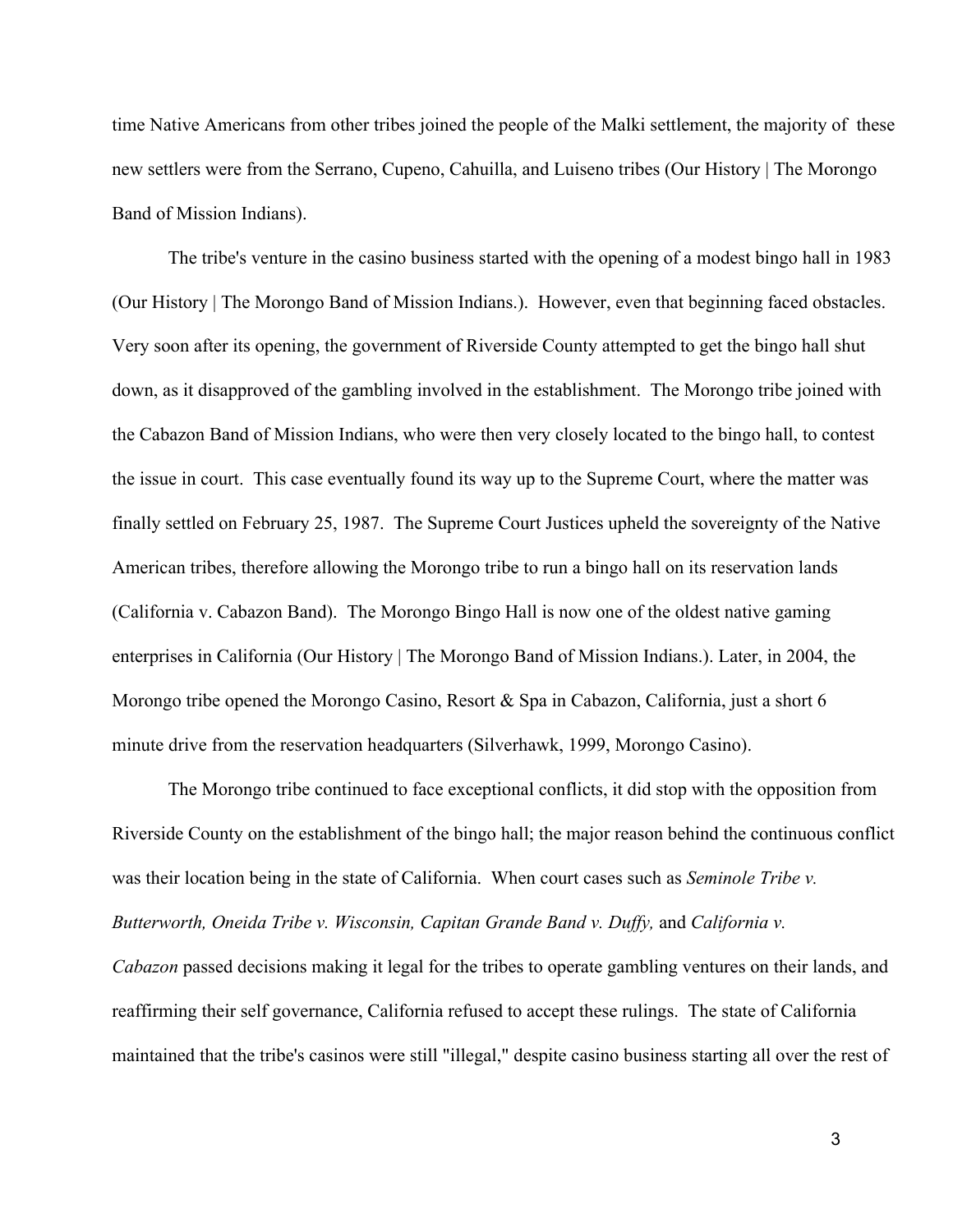the US. This made it exceptionally difficult for the tribes to continue to manage their businesses, seeing as the state of California would not even negotiate compacts with the tribes. Without the compacts, tribes could not have any form of Class III gambling, a category of gambling set down by the IGRA, in their casinos (Mullis).

The issues presented in cases like *California v. Cabazon* and *Oneida Tribe v. Wisconsin* called for a law that would set down rules, clearly outlining what was black and what was white. The answer to these calls was the Indian Gaming Regulatory Act, the IGRA. The IGRA passed on October 17, 1988, just over a year after the ruling of the Cabazon case. The IGRA has two chief purposes: to categorize gaming and gambling into three main categories, in order to facilitate gaming regulation, and to regulate the spending of revenues that comes from the casino in some way. The IGRA states that the tribes running casinos must spend their money in five ways and five ways only: to fund tribal government operations and programs, to provide for the general welfare of the tribe and its members, promote tribal economic development, donate to charitable organizations— of the tribe's choice, of course— and assist in funding operations of local (non tribal) governments (Evans & Topoleski, 2002). These regulations are set in place so that gaming maybe protected as a way of generating revenue and so that the tribe may establish and develop their own, self-sufficient economies. The IGRA also splits gambling and gaming into three main classifications: Class I, Class II, and Class III. Class I includes social games, ones with very low (if any) stakes, and are a part of the tribe's traditional culture. Class II includes bingo, and other games similar to it, with pull-tabs, electronic aids, and games that are played exclusively against other players-rather than having players bet against the house. However, IGRA explicitly excludes slot machines from Class II, causing slot machines to fall under Class III. Class III is a more broad class, seeing as it is defined as any game that does not fit in to Class I or Class II, but it is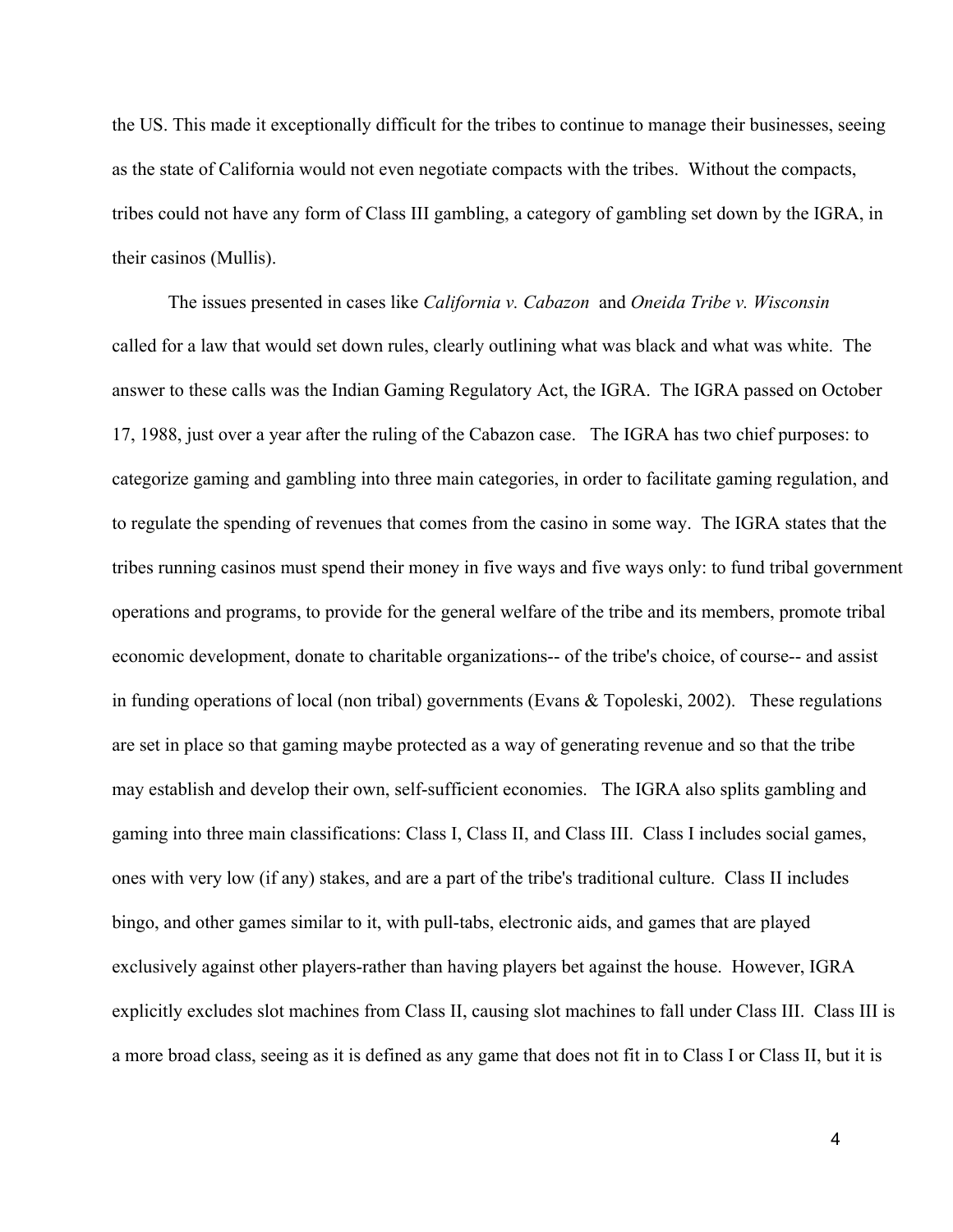the ones with the most concern related to it. The source of this concern is the high stakes that come with Class III gaming. This category includes slot machines, and games where players bet against the house, such as blackjack (Mullis).

## **Findings**

When the Morongo tribe opened its bingo hall in 1983, the Riverside government attempted to get the establishment shut down. The case escalated to the Supreme Court, who ruled in favor of the tribe. The main conflict in this case was the same as in many other cases: whether the state had the authority to enforce its own laws regarding gambling on the tribe's sovereign reservation lands. One of the key points argued on the tribe's behalf in this case was that the state legalized a certain form of gambling when they allowed bingo with cash prizes to be part of church fundraisers. Because the state could do this, the tribe argued, they should be able to legalize gambling on their own sovereign land without facing opposition from an outside authority (Mullis).

After years of opposition, the Morongo tribe was finally able to negotiate a compact with the state of California in 1999. Between 1988 (when IGRA initially passed) and 1999, hearings had been held and amendments had been made that eventually made it so that California would negotiate with tribes involved in gaming. The California-Morongo compact delineates what the tribe can and cannot include in its gaming facilities, what percentage of their revenues the tribe pays to the state every year, etc. The casino pays about \$29 million a year to the state. A very small part of this goes to the Revenue Sharing Trust Fund (RSTF), a fund that give grants to federally recognized tribes that have no casinos, who therefore have no substantial outside source of income. The rest goes to the Special Distribution Fund, which goes on to cover shortcomings of the RSTF. It also funds programs to help

5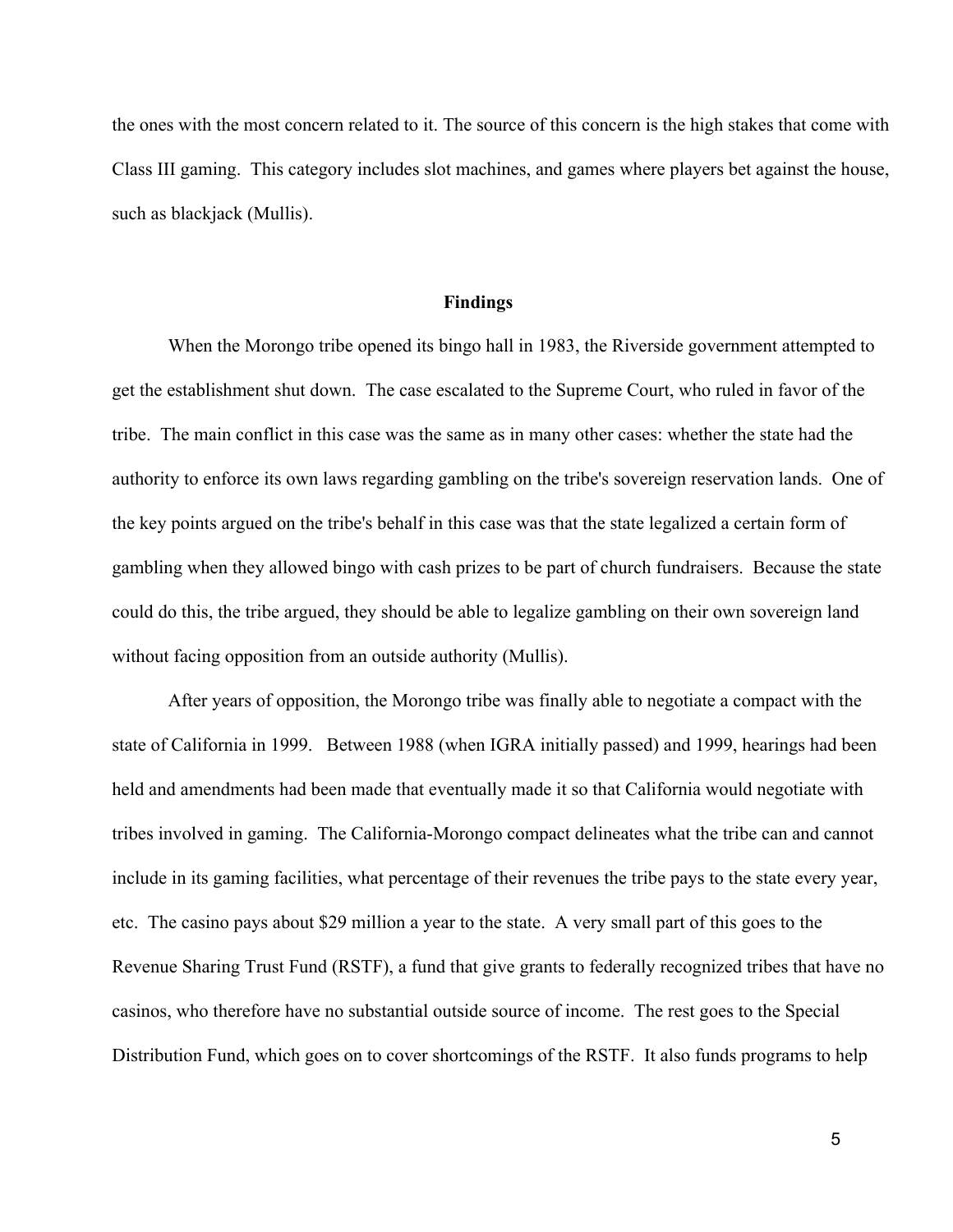people with gambling addictions, and grants made available to local governments affected by tribal gaming. The compact also allows casino employees to partake in unions, along with limiting how many slot machines the casino can have. However, there was a proposal put through that not only increased how many slot machines the casino could have, but also expanded to where it would allow the tribe to have 2 casinos plus a small auxiliary gaming facility (holding no more than 25 slot machines), whereas before they were limited to only two, one being the casino and the other being the still-standing bingo hall (Gaming Compact Between the State and Morongo Tribe).

Even before the opening of the Morongo Casino, Resort & Spa, the Morongo tribe was making huge strides with just the revenues coming in from its bingo hall. Since the opening of the bingo hall in 1983, the tribe had been using the new found profits to, first and foremost, improve the living conditions of the tribal members. For the first time, all the homes on the reservation had running water and electricity. Before the opening of the bingo hall, the reservation had been in such poverty that not every home could afford to have that simple amenity. In addition to running water and electricity, the tribe was also able to construct new housing, allowing more tribal members to live on the reservation. New roads were also built, going in and out of reservation land, to facilitate transportation and access to the surrounding areas (Martin, 2011). These are just a few examples of how funds from even the modest bingo hall could improve the welfare and living conditions of tribal members.

After the opening of the Morongo Casino, Resort & Spa in 2004, much and more was made possible by the dramatic increase of income due to the casino increased revenues, especially pertaining to education. The revenues from the casino made it possible for the tribe to open a tuition-free college preparatory academy, called the Morongo School, for the tribal members' children (Martin, 2011). The Morongo School serves children over three campuses, with each campus housing different grade levels.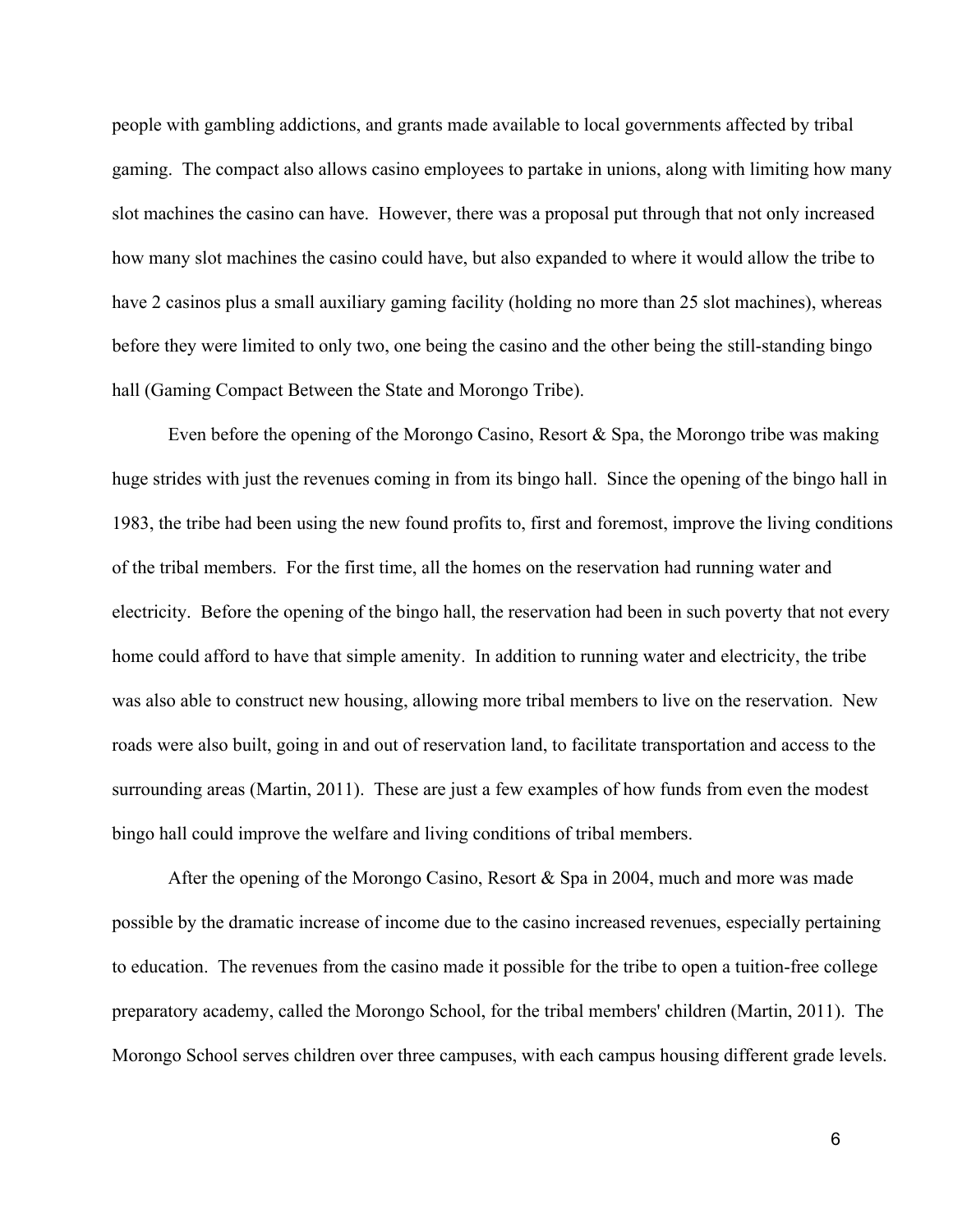The Morongo Little Creators Campus serves as the tribe's preschool; however it also has Kindergarten and 1st grade classes. The other two campuses include the Morongo Lower School and the Morongo Upper School, serving 2nd through 4th grades and 5th through 8th grades, respectively. Although there is not yet a high school on the reservation, one is planned to be added to the academy in the near future (Education Services, 2011). In addition to school construction, the Morongo tribe has also established programs that will pay 100% of the tuition incurred by the tribal members who go to college. However, the tribe does just keep the revenue, and its benefits, to itself. Morongo also offers scholarships to members of other tribes in California, especially those from non gaming tribes (Martin, 2011). The sharing of these revenues through these scholarships shows that the tribe is not just interested in self-benefit, that they also care about the well being of their fellow Native American tribes.

However, the revenues go towards more than just education on the reservation; as mandated by the IGRA, the Morongo tribe must donate a portion of its gaming revenues to charitable organizations. The tribe donates to a number of organizations, including community food pantries that benefit the homeless and those in poverty, and local, non tribal school districts, so that non tribal schools can both realize and gain from the benefits of casino revenues as the Morongo schools have. Morongo also donates to larger, nationwide organizations, like the American Red Cross and the Veterans of Foreign Wars (Martin 2011). Veterans of Foreign Wars is the largest organization of combat veterans. VFW lobbies for improved health care and benefits for veterans, assist in disability claims all over the US, and funds many programs, one of the most popular being a program allowing free phone calls to active military members serving overseas (About Us, 2001). These donations show that the Morongo tribe care about the nation and its inhabitants as a whole, rather than just its surrounding area.

The revenues that benefit all the programs mentioned above do not just come from one source.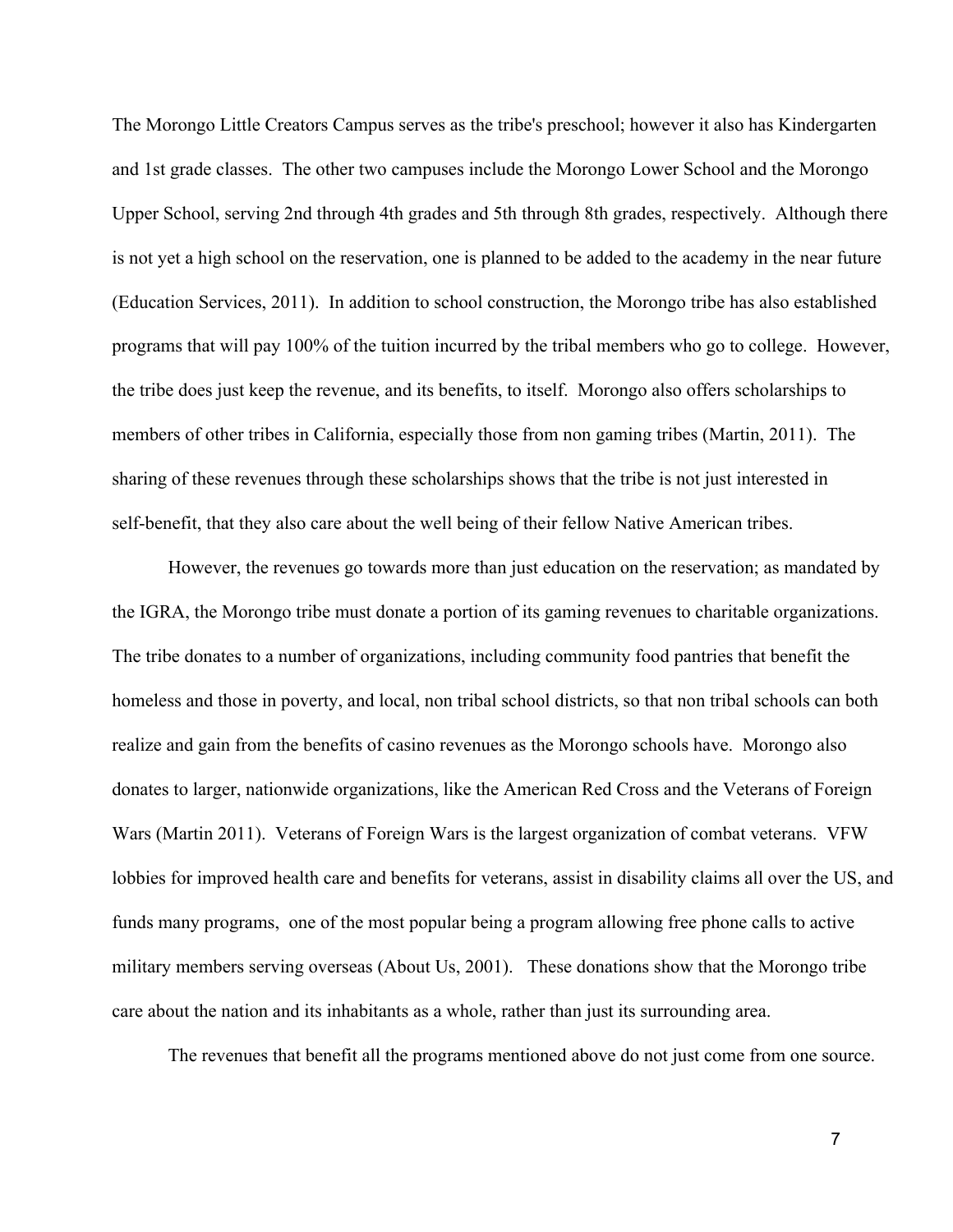The tribe receives profits not just from people gambling on their reservations, but from other businesses such as restaurants and hotels. The Morongo Casino, Resort & Spa is an example of how the tribe has diversified its assets, therefore increasing its profits. Although the bingo hall is still in business, much of the income comes from the significantly larger and more popular casino, resort & spa. Revenues are gained not only from the games guests play on the casino floor, but also from the money spent at the spa, on hotel rooms, and on the myriad of dining options the casino offers. In addition to revenues related to the gaming enterprise, the tribe has approved a construction of a mountain spring water bottling plant on reservation lands. The Morongo tribe will take advantage of this construction by selling the bottles spring water to the Arrowhead Mountain Spring Water Company. This helps the tribe because it expands its source of income beyond that of just the casino business (Morongo Indian Tribe Unveils Construction of \$26 Million Water Bottling Plant And Business Venture With Water Bottling Giant).

To discuss another basic, and beneficial, principle of business besides diversification, let's move on to physical presence; it's all about location, location, location. In this case, the Morongo Casino, Resort & Spa is located in Cabazon, California on Seminole Drive (Silverhawk, 1999, Morongo Casino). One aspect of this location to pay attention to is that it is located on a road named after a widely known and historic tribe. However, the Morongo tribe and the Seminole tribe have no relationship with each other, the people of the Seminole tribe are not even located on the same coast as those of the Morongo; the Seminoles are located in Florida, with Morongo being in California. In addition, the Morongo tribe and the Seminole tribe share no history; there is neither relationship nor significant connection between the two whatsoever.

Upon stepping inside the Morongo Casino, Resort  $\&$  Spa, one is struck by the modern

8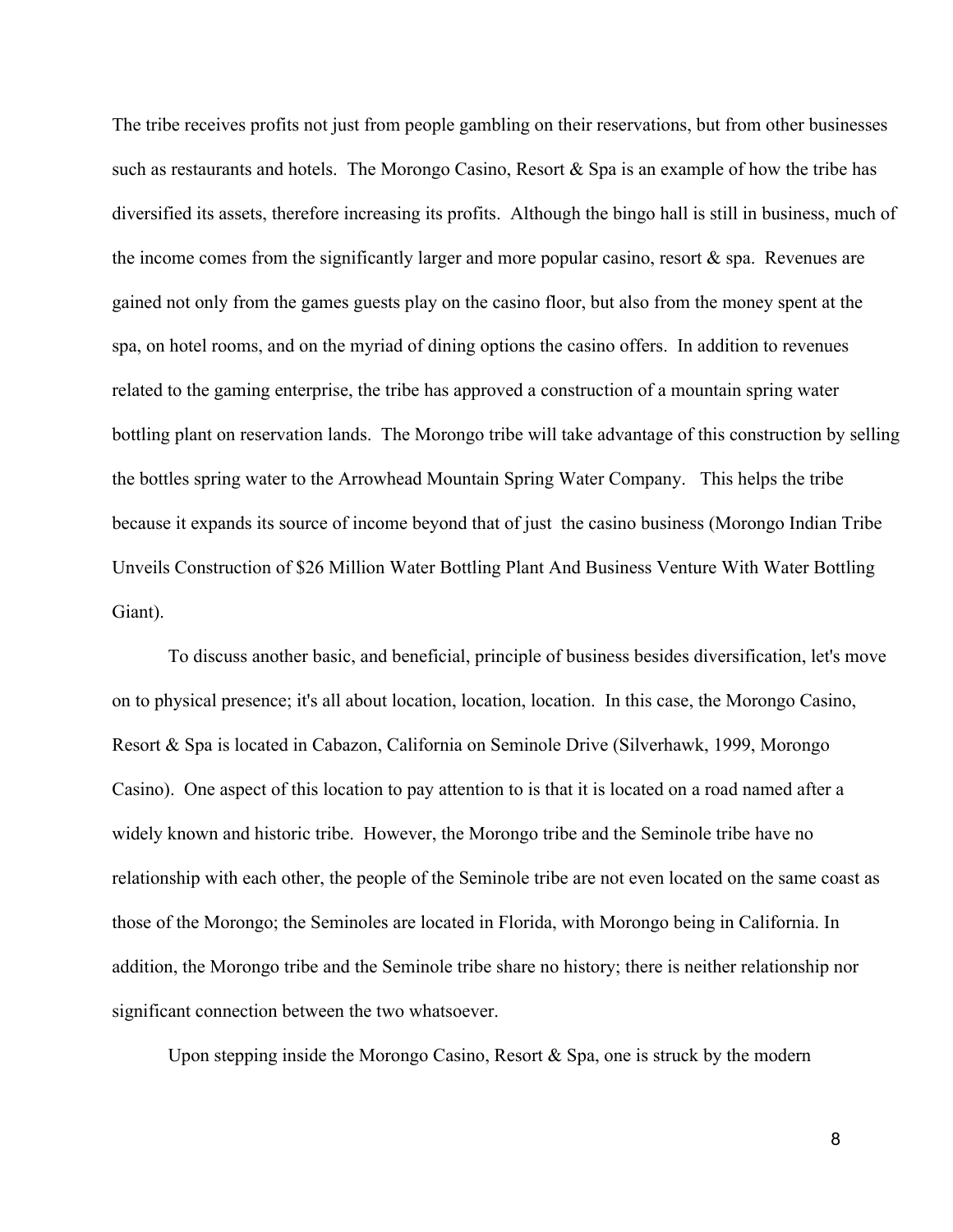architecture; bright white accented by some earthy hues, great swooping, elegant structures part of the ceiling (Hotel | Morongo Casino). The simple majority of the casino floor and lobby are white; however there are parts that include earthy tones that could suggest a connection to tribal heritage. These tones are incorporated into the pillars, tiling, and carpet, however the pattern which these colors are a part of are very generic, with no connection or significance to the Morongo tribe. The deluxe guest room is almost completely white. There are a couple pieces of artwork on the walls that include colors such as blue, green, and yellow. Cielo, the casino's fine dining area, and the pool look modern and chic, yet generic and lacking a tribal connection. The casino's Pit Bar also shares the chic, modern look, however there are numerous triangles incorporated into the design. The triangles could possibly hold a significance to the three parts of the Morongo tribe logo, however if there is any relationship between the two it is a loose one; the Pit Bar includes no obvious homage to tribal culture (Hotel | Morongo Casino).

Another way that the casino may express the tribal culture is by having cultural food or eating styles. The casino offers a variety of restaurant and dining options, from casual to classy. The dining options include Mystique, Potrero Canyon Buffet, Cielo, Serrano, Sunset Bar & Grill, and a food court. The food court includes mainstream, chain establishments such as Haagen Dazs, LA Italian Kitchen, Fatburger, and Panda Express. Mystique is a bar serving specialty drinks, meant for a night out, while Cielo is the fine dining area, as stated before, serving steak and seafood. So far none of the food establishments serve any connection to tribal culture; they serve no traditional meals. However, some part of tribal history is recognized with one restaurant being named Serrano, after the tribe from which the name Morongo is derived from. However, this tribute to tribal history is shallow, as it only serves American cuisine (Silverhawk, 1999, Morongo Casino).

9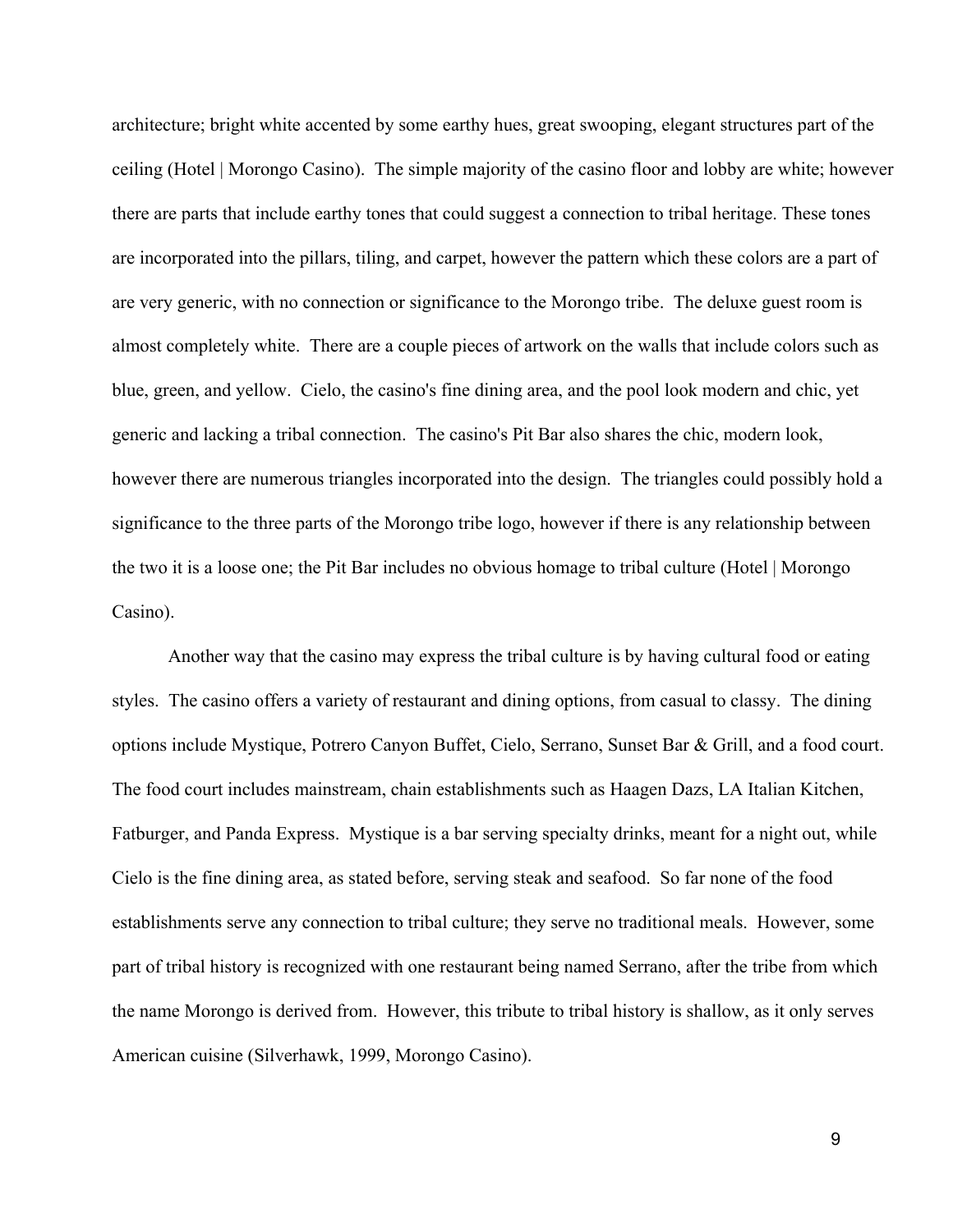Sources of tribal representation go beyond physical presence; it can extend to the internet, even the Twittersphere. The Morongo tribe does not partake in social media use, therefore has no Facebook page, Twitter feed, or YouTube channel with its name on it, adorning messages of its culture. The only kind of social media relating to the tribe in existence at the moment is a "Morongo Jobs" Twitter. The updates, however, have nothing to do with the tribe; the only subject matter this Twitter feed focuses on is job openings that could be filled by tribal members. In contrast, the casino is highly involved in social media, as it has a Facebook page, Twitter feed, YouTube channel, and RSS feed. The main bulk of the casino's updates include sweepstakes, events, and advertisements for deals, however there has been a couple updates having to do with the tribe, itself. On September 27, 2013, the casino's Twitter feed included an update pertaining to Native American Day. The update advertised a Pow Wow-an including dancing, singing, and feasting to honor the Native American culture- that was being hosted by the Morongo tribe. However the advertisements on the casino's website has less of a connection to the tribe; the models in the casino's advertisements are, for the most part, Caucasian, there are other races represented, including Filipino and African American, however there are no people of obvious Native American descent in the advertisements. On the home page of the casino's website, there is no affiliation to the tribe, but when one goes to the "About Morongo" page, they are greeted by a brief history of the Morongo tribe, with a hyperlink to the tribe's own website at the top of the page.

## **Conclusion**

In conclusion, the Morongo Band of Mission Indians has come a long way since its beginning with the modest bingo hall in the 1980s. This tribe has gone from that modest bingo hall to a large, successful casino in 2004, to business deals with major companies such as the Arrowhead Mountain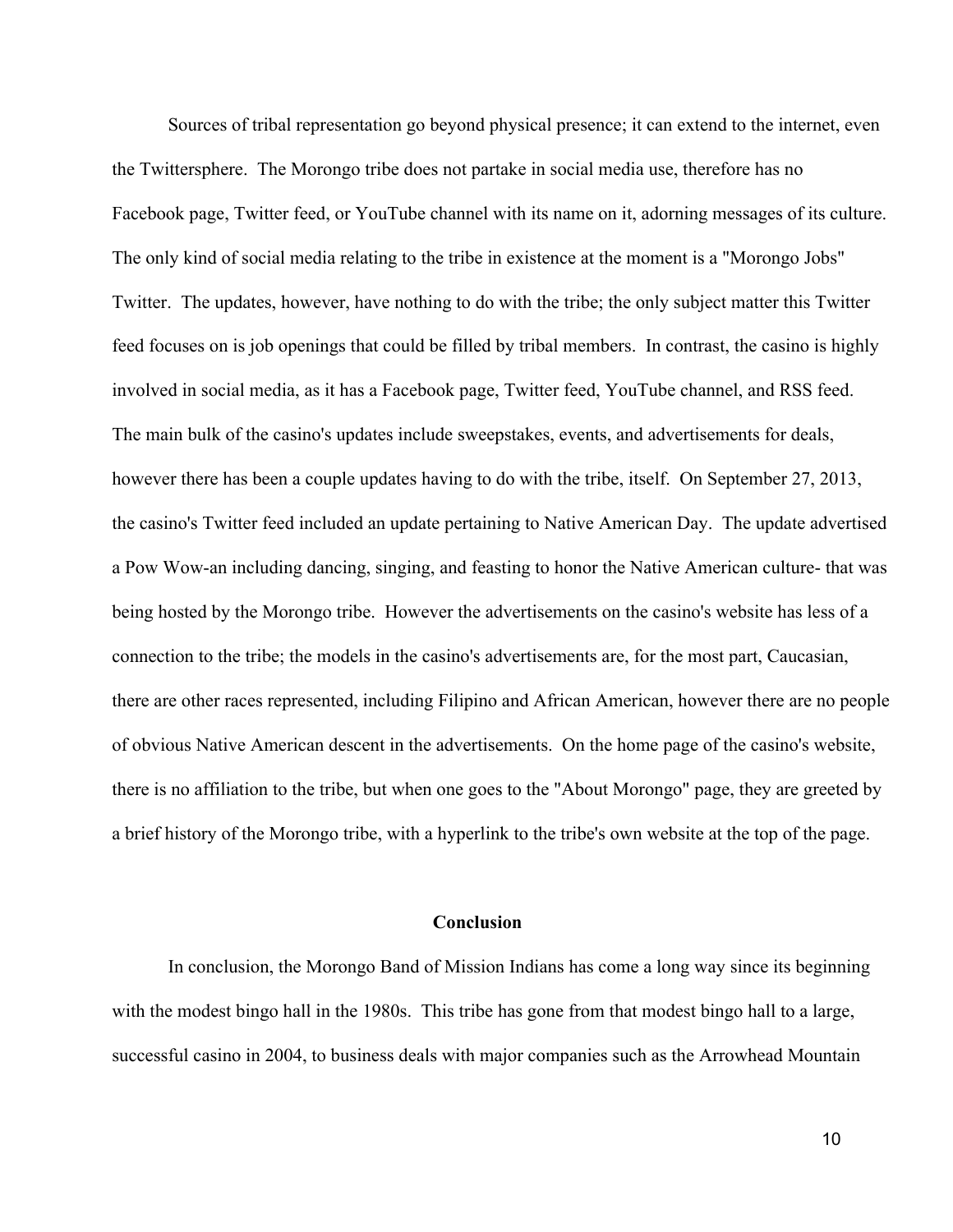Spring Water Corporation. What they have done with the revenue resulting from these advancements is even more amazing. They have not only brought electricity and running water to all of the homes on the reservation, they were also able to construct new housing developments, and establish school for tribal members' children. They can also now offer scholarships to tribal members and tribal members from tribes other than Morongo. They have been able to accomplish all of this, despite the opposition they have faced from many entities, the state of California being one of them. However, as a result, there continues to be a lack of connection between the tribal culture and modern day society. Whether this is purposeful, done as a way to preserve business, or if tribal representation in the casino was an unfortunate casualty in the tribe's quest to become more economically independent, is uncertain. Whether the benefits gained from the profitable casino venture outweigh the loss of cultural expression in the casino is a matter of perspective. From the perspective of preservation, it can be said that no amount of money can make the disappearance of a culture acceptable. On the other hand, speaking from a strictly practical standpoint, the benefits gained by the tribe--schools, improved life quality, scholarships-- is well worth the loss of traditional paintings on casino walls, or traditional statues in the casino floor. A subject of further study for other researchers would be on that very issue: why the tribal representation in the casino, itself, is so little, whether it was a strategic business move or a person preference, a way of keeping culture and gambling separate.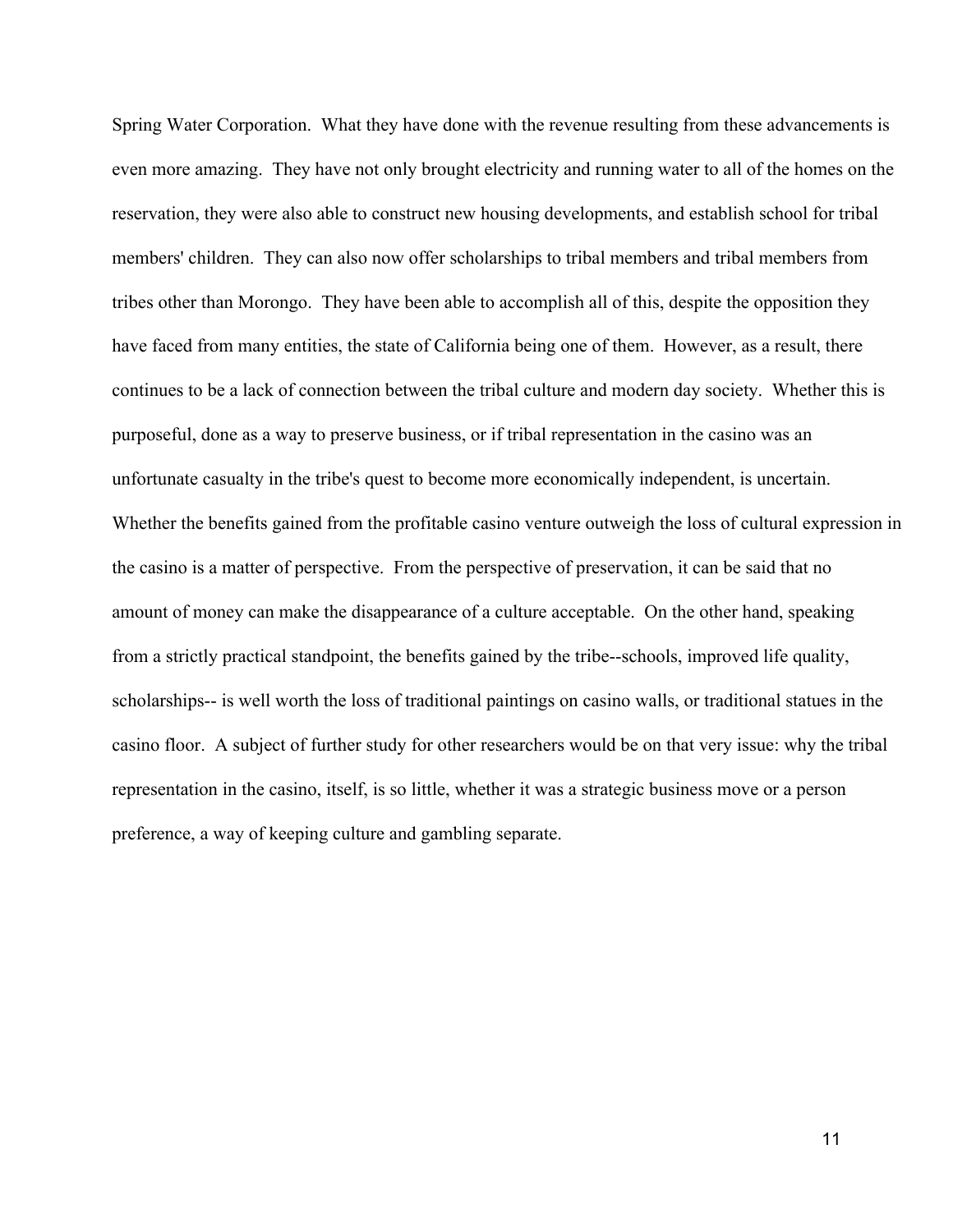Works Cited About Us. (2001). *Veterans of Foreign Wars.* Retrieved from http://www.vfw.org/Common/About-Us/

*California v. Cabazon Band,* 480 U.S. 202 (1987).

- Chang, E., Araos, P., & Lopez, D. (n.d.). Morongo Tribe. *The Morongo Band of Mission Indians*. Retrieved October 13, 2013, from http://missionindians.tripod.com/main.htm
- Education Services. (2011). *The Morongo Band of Mission Indians.* Retrieved from http://www.morongonation.org/content/education-services
- Evans, W., & Topoleski, J. (September 2002). The Social and Economic Impact of Native American Casinos. *National Bureau of Economic Research.* Retrieved from http://www.nber.org/papers/w9198.pdf?new\_window=1
- Gaming Compact Between the State and Morongo Tribe. (2007). *Legislative Analyst's Office.* Retrieved October 22, 2013, from [http://www.lao.ca.gov/ballot/2008/95\\_02\\_2008.pdf](http://www.google.com/url?q=http%3A%2F%2Fwww.lao.ca.gov%2Fballot%2F2008%2F95_02_2008.pdf&sa=D&sntz=1&usg=AFQjCNHC_4CVuXkk20YuvofJU46J-l0HNQ)
- Hotel | Morongo Casino Resort & Spa. (n.d.). *Morongo Casino Resort & Spa | Morongo Gives You More*. Retrieved October 13, 2013, from [http://www.morongocasinoresort.com/hotel](http://www.google.com/url?q=http%3A%2F%2Fwww.morongocasinoresort.com%2Fhotel&sa=D&sntz=1&usg=AFQjCNGdVed6G4giGeN3TE7utBSfqsdrsA)
- Martin, R. (October 2011). Spotlight on the Benefits of Indian Gaming. *Indian Gaming.* Retrieved from [http://www.indiangaming.com/istore/Oct11\\_TLR.pdf](http://www.google.com/url?q=http%3A%2F%2Fwww.indiangaming.com%2Fistore%2FOct11_TLR.pdf&sa=D&sntz=1&usg=AFQjCNGz4LSCE5HJTmeLSB3YNXm-su-Maw)

Morongo Indian Tribe Unveils [Construction](http://www.google.com/url?q=http%3A%2F%2Fwww.bibme.org%2F&sa=D&sntz=1&usg=AFQjCNFj2MidMf4tIeksVcfLzOePNnoc1g) of \$26 Million Water Bottling Plant And Business Venture With Water [Bottling](http://www.google.com/url?q=http%3A%2F%2Fwww.bibme.org%2F&sa=D&sntz=1&usg=AFQjCNFj2MidMf4tIeksVcfLzOePNnoc1g) Giant. (2013, January 10).*[Morongo](http://www.google.com/url?q=http%3A%2F%2Fwww.bibme.org%2F&sa=D&sntz=1&usg=AFQjCNFj2MidMf4tIeksVcfLzOePNnoc1g) Indian Tribe Unveils [Construction](http://www.google.com/url?q=http%3A%2F%2Fwww.bibme.org%2F&sa=D&sntz=1&usg=AFQjCNFj2MidMf4tIeksVcfLzOePNnoc1g) of \$26 Million Water Bottling...*. Retrieved [December](http://www.google.com/url?q=http%3A%2F%2Fwww.bibme.org%2F&sa=D&sntz=1&usg=AFQjCNFj2MidMf4tIeksVcfLzOePNnoc1g) 2, 2013, from http://www.prnewswire.com/news-releases/morongo-indian-tribe-unveils-constructionof-26-million-water-bottling-plant-and-business-venture-with-water-bottling-giant-